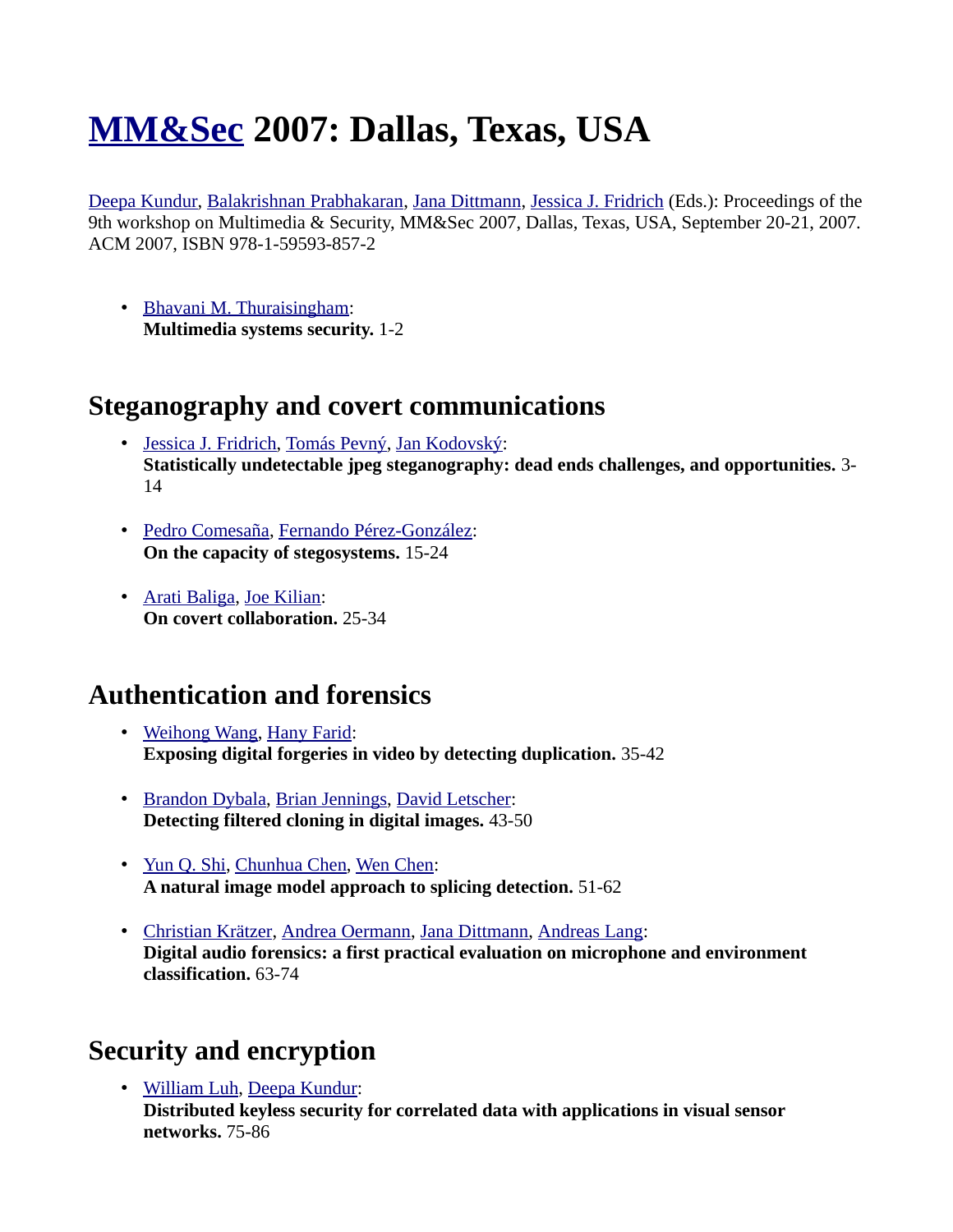- • [Dominik Engel,](http://www.informatik.uni-trier.de/~ley/db/indices/a-tree/e/Engel:Dominik.html) [Thomas Stütz,](http://www.informatik.uni-trier.de/~ley/db/indices/a-tree/s/St=uuml=tz:Thomas.html) [Andreas Uhl:](http://www.informatik.uni-trier.de/~ley/db/indices/a-tree/u/Uhl:Andreas.html) **Format-compliant jpeg2000 encryption with combined packet header and packet body protection.** 87-96
- • [Thomas Stütz,](http://www.informatik.uni-trier.de/~ley/db/indices/a-tree/s/St=uuml=tz:Thomas.html) [Andreas Uhl:](http://www.informatik.uni-trier.de/~ley/db/indices/a-tree/u/Uhl:Andreas.html) **On efficient transparent jpeg2000 encryption.** 97-108
- • [Juan Ramón Troncoso-Pastoriza,](http://www.informatik.uni-trier.de/~ley/db/indices/a-tree/t/Troncoso=Pastoriza:Juan_Ram=oacute=n.html) [Stefan Katzenbeisser,](http://www.informatik.uni-trier.de/~ley/db/indices/a-tree/k/Katzenbeisser:Stefan.html) [Mehmet Utku Celik,](http://www.informatik.uni-trier.de/~ley/db/indices/a-tree/c/Celik:Mehmet_Utku.html) [Aweke N. Lemma:](http://www.informatik.uni-trier.de/~ley/db/indices/a-tree/l/Lemma:Aweke_N=.html) **A secure multidimensional point inclusion protocol.** 109-120

### **Hashing**

- • [Shijun Xiang,](http://www.informatik.uni-trier.de/~ley/db/indices/a-tree/x/Xiang:Shijun.html) [Hyoung-Joong Kim,](http://www.informatik.uni-trier.de/~ley/db/indices/a-tree/k/Kim:Hyoung=Joong.html) [Jiwu Huang:](http://www.informatik.uni-trier.de/~ley/db/indices/a-tree/h/Huang:Jiwu.html) **Histogram-based image hashing scheme robust against geometric deformations.** 121-128
- • [Matthias Jacob,](http://www.informatik.uni-trier.de/~ley/db/indices/a-tree/j/Jacob:Matthias.html) [Mariusz H. Jakubowski,](http://www.informatik.uni-trier.de/~ley/db/indices/a-tree/j/Jakubowski:Mariusz_H=.html) [Ramarathnam Venkatesan:](http://www.informatik.uni-trier.de/~ley/db/indices/a-tree/v/Venkatesan:Ramarathnam.html) **Towards integral binary execution: implementing oblivious hashing using overlapped instruction encodings.** 129-140

## **Steganalysis**

- • [Andrew D. Ker:](http://www.informatik.uni-trier.de/~ley/db/indices/a-tree/k/Ker:Andrew_D=.html) **The ultimate steganalysis benchmark?** 141-148
- • [Hafiz Malik,](http://www.informatik.uni-trier.de/~ley/db/indices/a-tree/m/Malik:Hafiz.html) [K. P. Subbalakshmi,](http://www.informatik.uni-trier.de/~ley/db/indices/a-tree/s/Subbalakshmi:K=_P=.html) [Rajarathnam Chandramouli:](http://www.informatik.uni-trier.de/~ley/db/indices/a-tree/c/Chandramouli:Rajarathnam.html) **Steganalysis of GIM-based data hiding using kernel density estimation.** 149-160
- • [Julien S. Jainsky,](http://www.informatik.uni-trier.de/~ley/db/indices/a-tree/j/Jainsky:Julien_S=.html) [Deepa Kundur,](http://www.informatik.uni-trier.de/~ley/db/indices/a-tree/k/Kundur:Deepa.html) [Don R. Halverson:](http://www.informatik.uni-trier.de/~ley/db/indices/a-tree/h/Halverson:Don_R=.html) **Towards digital video steganalysis using asymptotic memoryless detection.** 161-168

## **Geometry in watermarking**

- • [Dima Pröfrock,](http://www.informatik.uni-trier.de/~ley/db/indices/a-tree/p/Pr=ouml=frock:Dima.html) [Mathias Schlauweg,](http://www.informatik.uni-trier.de/~ley/db/indices/a-tree/s/Schlauweg:Mathias.html) [Erika Müller:](http://www.informatik.uni-trier.de/~ley/db/indices/a-tree/m/M=uuml=ller:Erika.html) **Geometric warping watermarking extended concerning geometric attacks and embedding artifacts.** 169-174
- • [Parag Agarwal,](http://www.informatik.uni-trier.de/~ley/db/indices/a-tree/a/Agarwal:Parag.html) [Balakrishnan Prabhakaran:](http://www.informatik.uni-trier.de/~ley/db/indices/a-tree/p/Prabhakaran:Balakrishnan.html) **Robust blind watermarking mechanism for point sampled geometry.** 175-186
- • [Claus Vielhauer,](http://www.informatik.uni-trier.de/~ley/db/indices/a-tree/v/Vielhauer:Claus.html) [Maik Schott:](http://www.informatik.uni-trier.de/~ley/db/indices/a-tree/s/Schott:Maik.html) **Nested object watermarking: from the rectangular con-straint to polygonal and private annotations.** 187-194